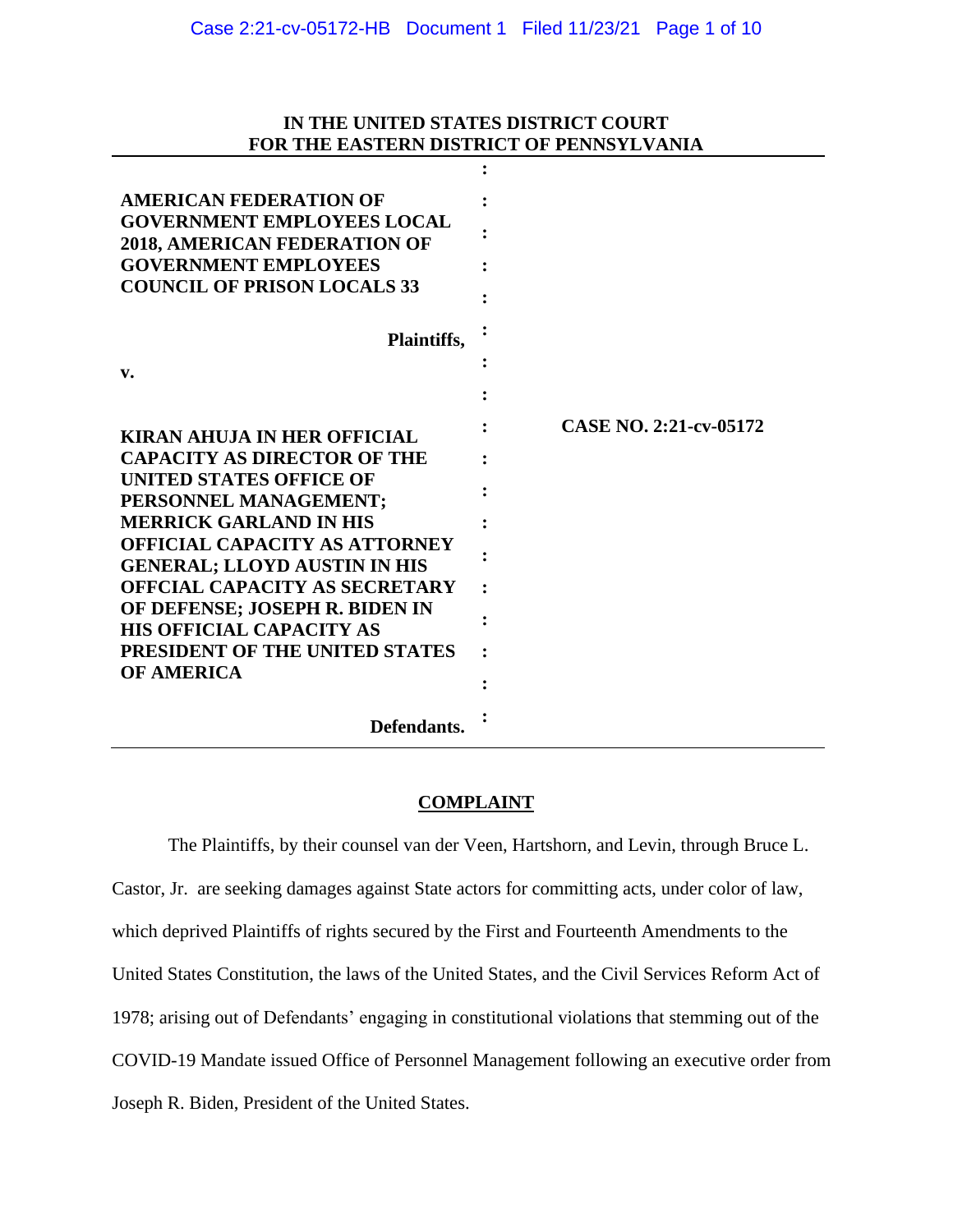#### Case 2:21-cv-05172-HB Document 1 Filed 11/23/21 Page 2 of 10

This civil action results from the Defendants' flagrant disregard for the constitutional and labor rights of American citizens as Defendants attempt to compel vaccinations of Plaintiffs' members against the members' will. This OPM mandate presents an unprecedented assertion of federal authority in an attempt to coerce over 80 million Americans to unwillingly inject the COVID-19 vaccine into their bodies on pain of losing their jobs. To be clear, Defendants seek by coercion workers ingest into their bodies a foreign substance by needles stabbed through their skin on multiple occasions on pain of depriving these workers of their livelihood creating financial insecurity to countless American families. No matter what the justification, Plaintiffs contend a more egregious invasion of the sanctity of the personal freedoms of American citizens by their government is unimaginable. The actions taken by OPM threatening the livelihoods and financial security of the Plaintiffs' members is done with a flagrant disregard for the constitutional and labor rights of American citizens. Through the actions of Defendants' and other non-party individuals and entities, vaccines have been politicized to a point where receiving or declining a vaccine has become a political act in the eyes of the public and being compelled into discussing one's vaccine status is tantamount to compelling that person to engage in political speech against that individual's will.

By forcing its employees to disclose their vaccine status, OSHA grants employers and federal contractors the authority to compel political speech in violation of the First Amendment to the United States Constitution. By requiring workers across America to disclose their vaccination status, Defendants Kiran Ahuja and Joseph R. Biden are forcing them to engage in un-sought-out, and individually undesirable, political speech in violation of the First Amendment.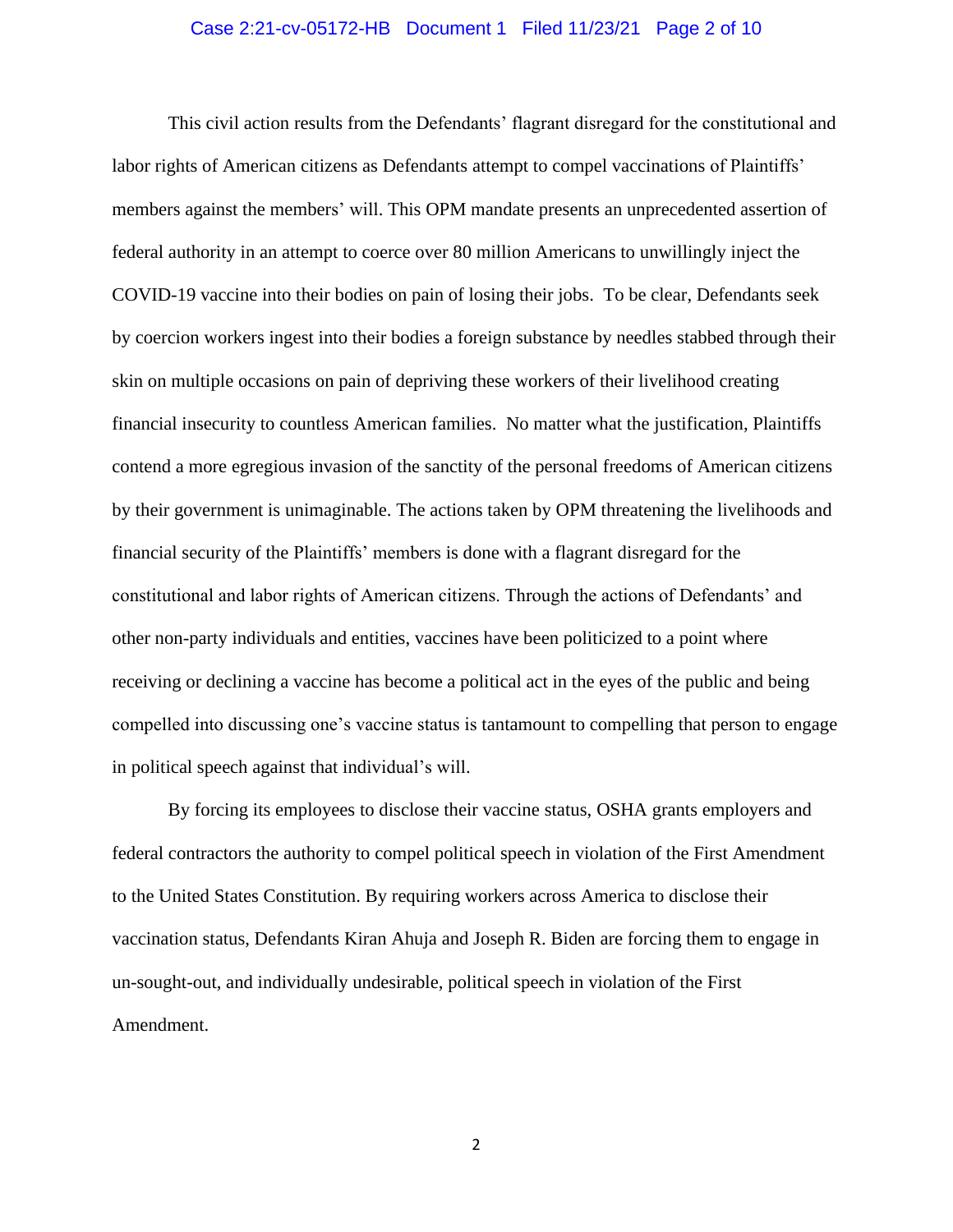#### Case 2:21-cv-05172-HB Document 1 Filed 11/23/21 Page 3 of 10

Additionally, the OPM mandate disregards the rights of unionized employees as outlined and protected in the Civil Service Reform Act in which all changes to terms and conditions of employees must be bargained in good faith. OPM ignored the duty Plaintiffs have to their members to bargain in good faith about safety practices, since a unilateral change in terms and conditions without bargaining is a blatant *prima facie* indication of bad faith. In addition, retaliation against complaints or concerns about safety is prohibited by law, yet the OPM mandate has invited employers to terminate employees without the option of weekly testing and masks. In sum, Plaintiffs ask this Court to review the OPM mandate because it violates the First Amendment of the Constitution of the United States, the Civil Service Reform Act of 1978 and the unalienable natural rights of freedom of expression and religion of Plaintiffs members.

#### **JURISDICTION**

1. This Court has jurisdiction over this matter pursuant to 28 U.S.C. § 1331 (federal question jurisdiction).

2. This Court is authorized to grant declaratory judgment under the Declaratory Judgment Act, 28 U.S.C. §§ 2201-02, implemented through Rule 57 of the Federal Rules of Civil Procedure.

3. This Court is authorized to grant Plaintiffs' prayer for temporary, preliminary, and permanent injunctive relief pursuant to Rule 65 of the Federal Rules of Civil Procedure.

#### **PARTIES**

4. Plaintiffs are the American Federation of Government Employees Local 2018 and the Council of Prison Locals 33 (hereinafter referred to as "Plaintiffs").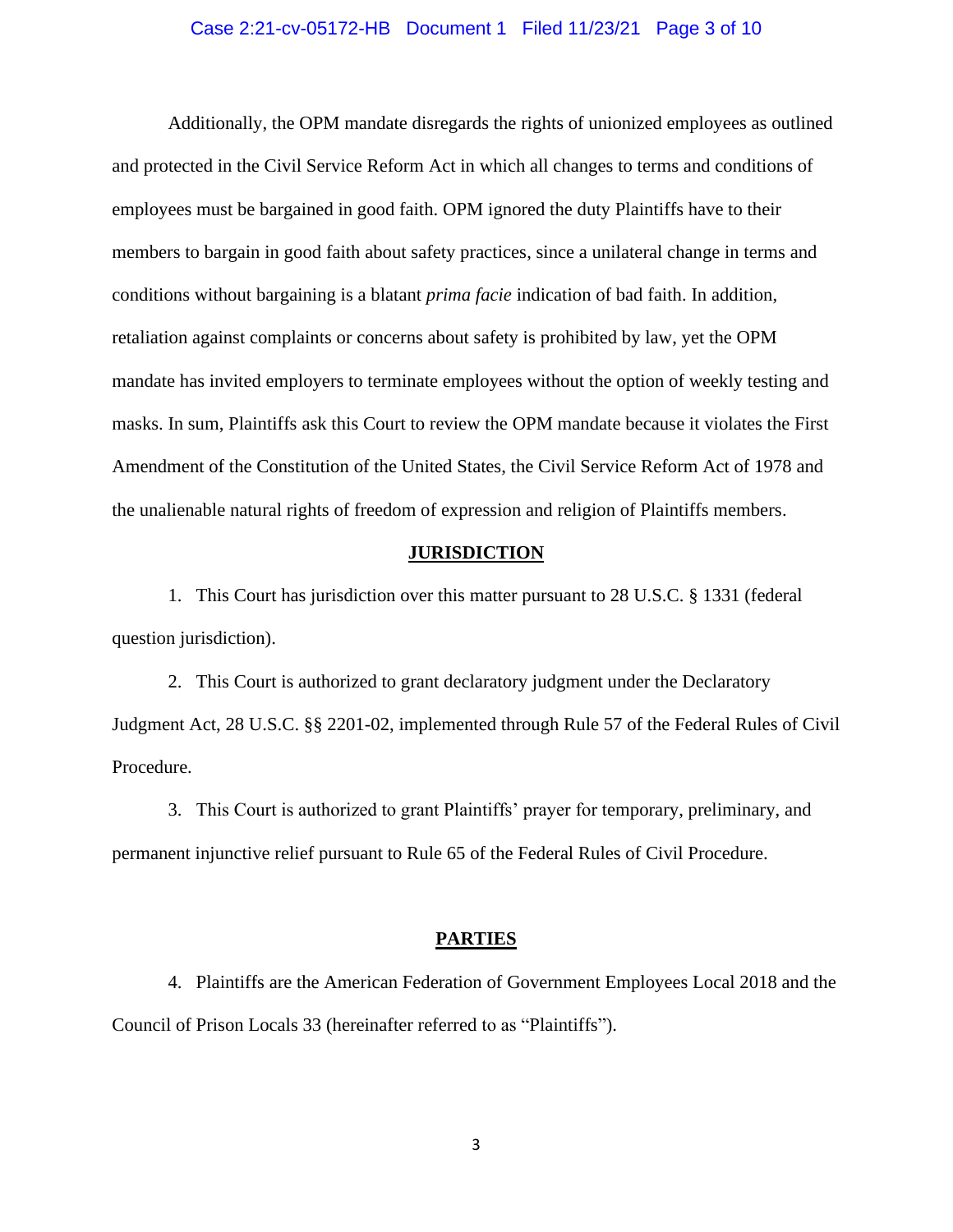#### Case 2:21-cv-05172-HB Document 1 Filed 11/23/21 Page 4 of 10

5. Defendant Kiran Ahuja (hereinafter referred to as "Ahuja"), is the Director of the United States Office of Personnel Management (OPM).

6. Defendant President Joseph R. Biden (hereinafter referred to as "President Biden") is the President of the United States.

7. Defendant Merrick Garland (hereinafter referred to as "Garland") is the United States Attorney General.

8. Defendant Lloyd Austin (hereinafter referred to as "Austin") is the United States Secretary of Defense.

9. Plaintiffs are government employees and union members who have chosen, for various reasons, to refuse vaccination, or have refused to disclose their COVID-19 vaccination status to others, and OPM seeks to coerce Plaintiffs to engage in political speech in compelling such disclosure by threat to their livelihoods, and to the well-being and fiscal security of persons dependent on Plaintiffs' jobs for their literal survival.

10. Members of Plaintiffs have sincere, bona fide beliefs in opposition to the vaccine which are religious, quasi-religious, or personal in nature, including privacy rights of individual American citizens to decide for themselves how their own bodies are to be treated by government actors.

11. All Plaintiffs are employed by the federal government and are covered by Title VII of the Civil Rights Act, which mandates the reasonable accommodation of sincere religious beliefs.

12. Plaintiffs are due bargaining in good faith with their employers due to their union membership, which cannot be obviated by an unprecedented and misplaced assertion of federal authority.

#### **STATEMENT OF FACTS**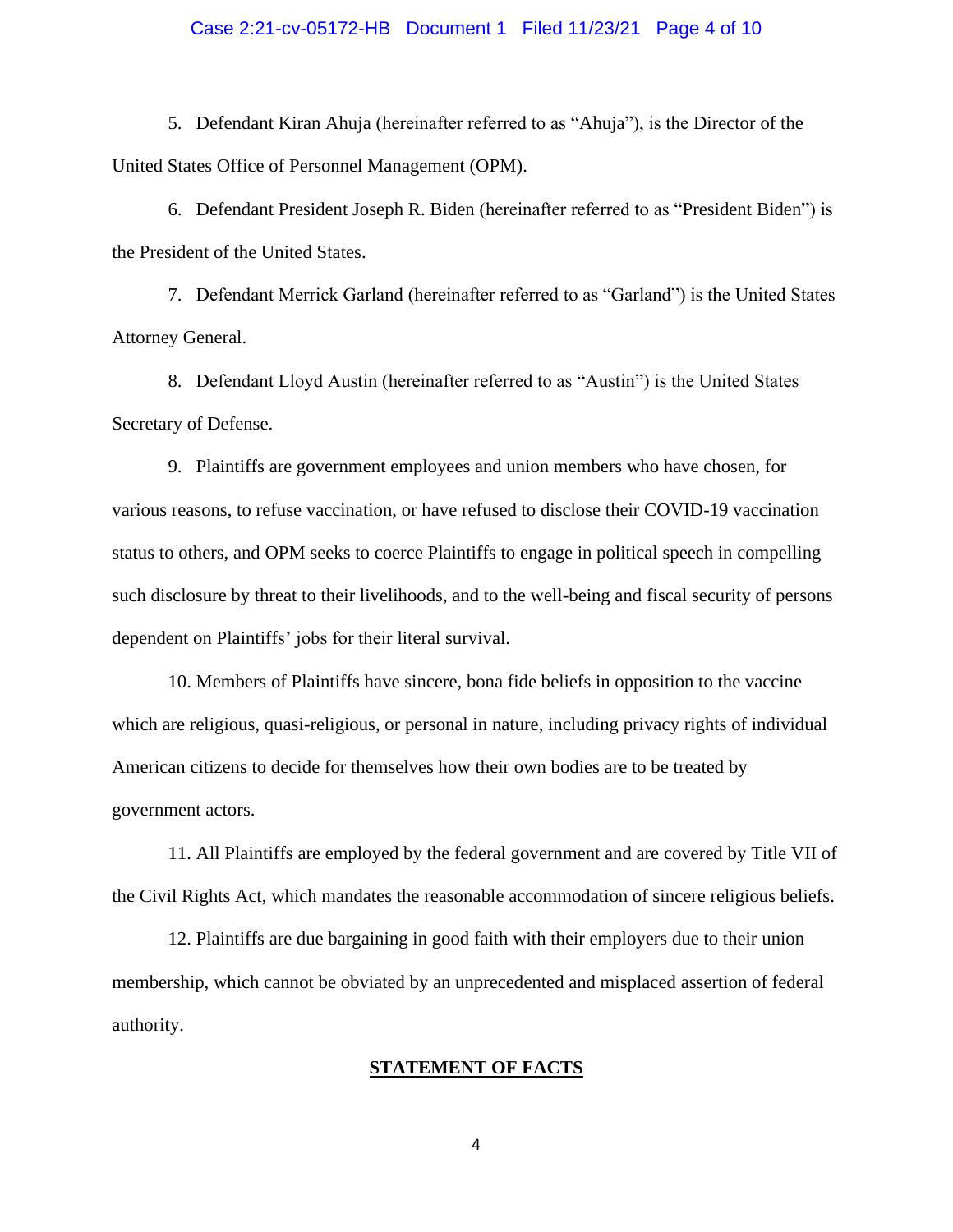#### Case 2:21-cv-05172-HB Document 1 Filed 11/23/21 Page 5 of 10

13. On September 9, 2021, President Biden issued Executive Order 14043 (EO 14043) requiring vaccination against COVID-19 for all federal employees.

14. Subsequently, on October 5<sup>th</sup>, 2021, OPM issued a set of guidelines designed to enforce EO 14043.

15. The OPM guidelines require federal agencies (including those led by Garland and Austin) to require employees be vaccinated before November 22, 2021.

16. As federal employees, Plaintiffs have faced a campaign of harassment, embarrassment, and shaming due to their vaccination status. Despite union membership and protections, these workers were never given the opportunity to negotiate these newly mandated practices in good faith, and many have faced punishments through termination of contracts or employment.

17. Such disciplinary action is arbitrary, is not easily appealed, and is not narrowly tailored to fulfilling the goals of ending the COVID-19 pandemic.

18. Defendants chose the most invasive and dangerous action to address the pandemic instead of, for example, the far less invasive requirement of masking with periodic testing, *out of which workers could choose to opt if they were vaccinated.*

#### **COUNT I COMPULSION OF POLITICAL SPEECH**

19. Plaintiffs incorporate by reference the preceding paragraphs as though the same were set forth at length herein.

20. The First Amendment to the U.S. Constitution enshrines the right to free speech for all American citizens.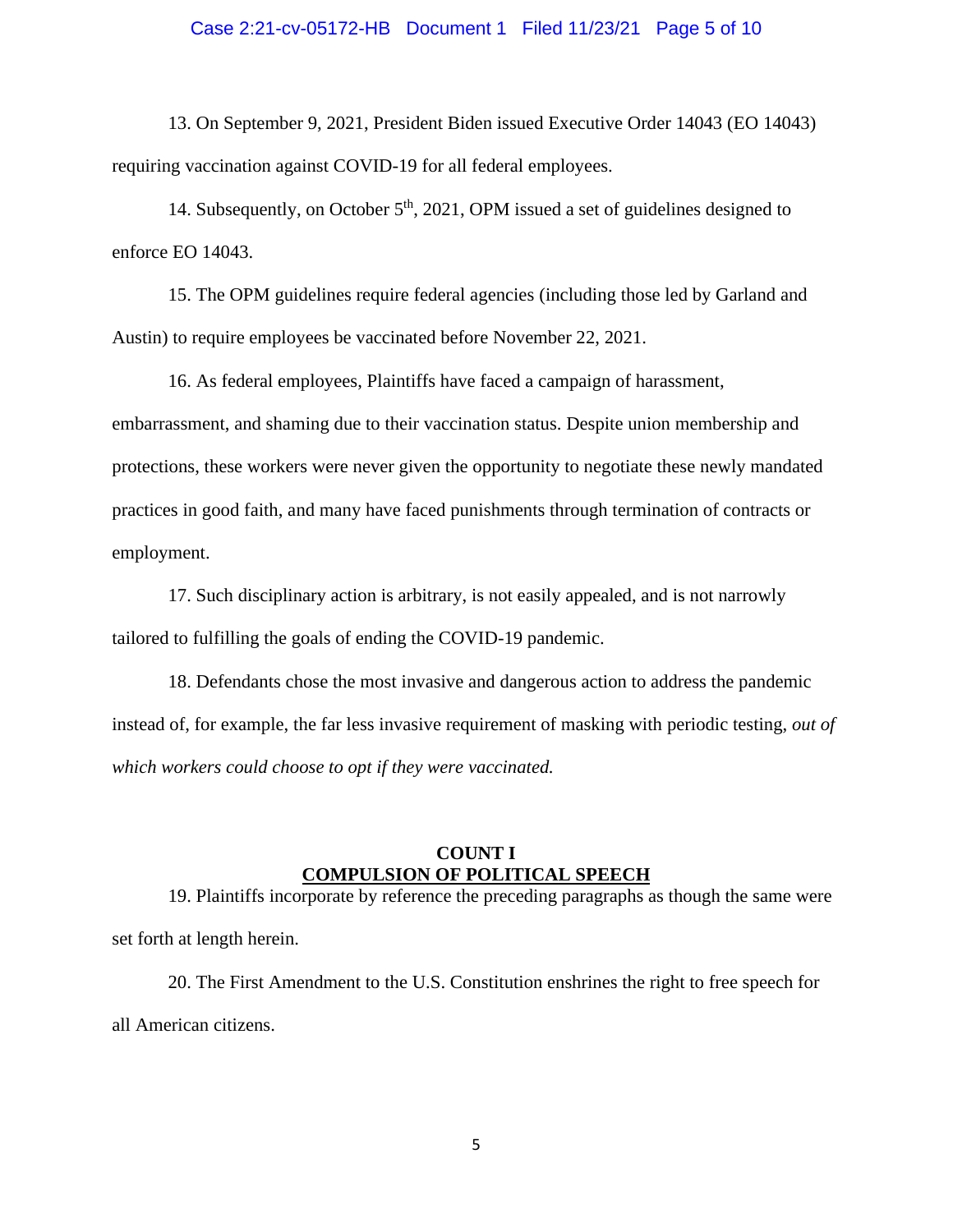#### Case 2:21-cv-05172-HB Document 1 Filed 11/23/21 Page 6 of 10

21. The U.S. Supreme Court has long held that the right to free speech protects against state actors compelling others to express speech, or act in a manner that is fundamentally political in nature.

22. The determination of whether an act or a statement is "political" in nature is dependent on how society at large views such act or statement.

23. Because of such dependence, what a society defines as "political" changes as collective mores and sensitivities shift. Therefore, the list of acts and statements society considers "political" is not cast in stone, but ever-changing during the life of the Republic.

24. It is entirely possible, for example, that a previously considered "political act" or "political statement," over time, can lose that political meaning. Conversely, it is possible for a previously apolitical act or statement to become controversial enough, and partisan enough, to acquire a previously unconsidered political meaning.

25. Disclosing one's status as not vaccinated against the COVID-19 has become politicized in such a way that the expressing of one's opposition has acquired a political meaning: bringing public derision down upon the individual or, in fewer instances, garnering public acclaim for the individual, depending on the political beliefs of the public toward coerced governmental action against its citizens.

26. The keenly political nature of the COVID-19 vaccine can be proven objectively by showing the correlation between COVID-19 vaccine hesitancy and political party affiliation, and subjectively by showing published and reported political commentary acknowledging the partisan nature of the act of vaccination and attitude toward forced vaccination.

27. Because of the act itself has become politically so intensely toxic in nature, refusing to disclose one's COVID-19 vaccination status carries the weight and social effect of partisan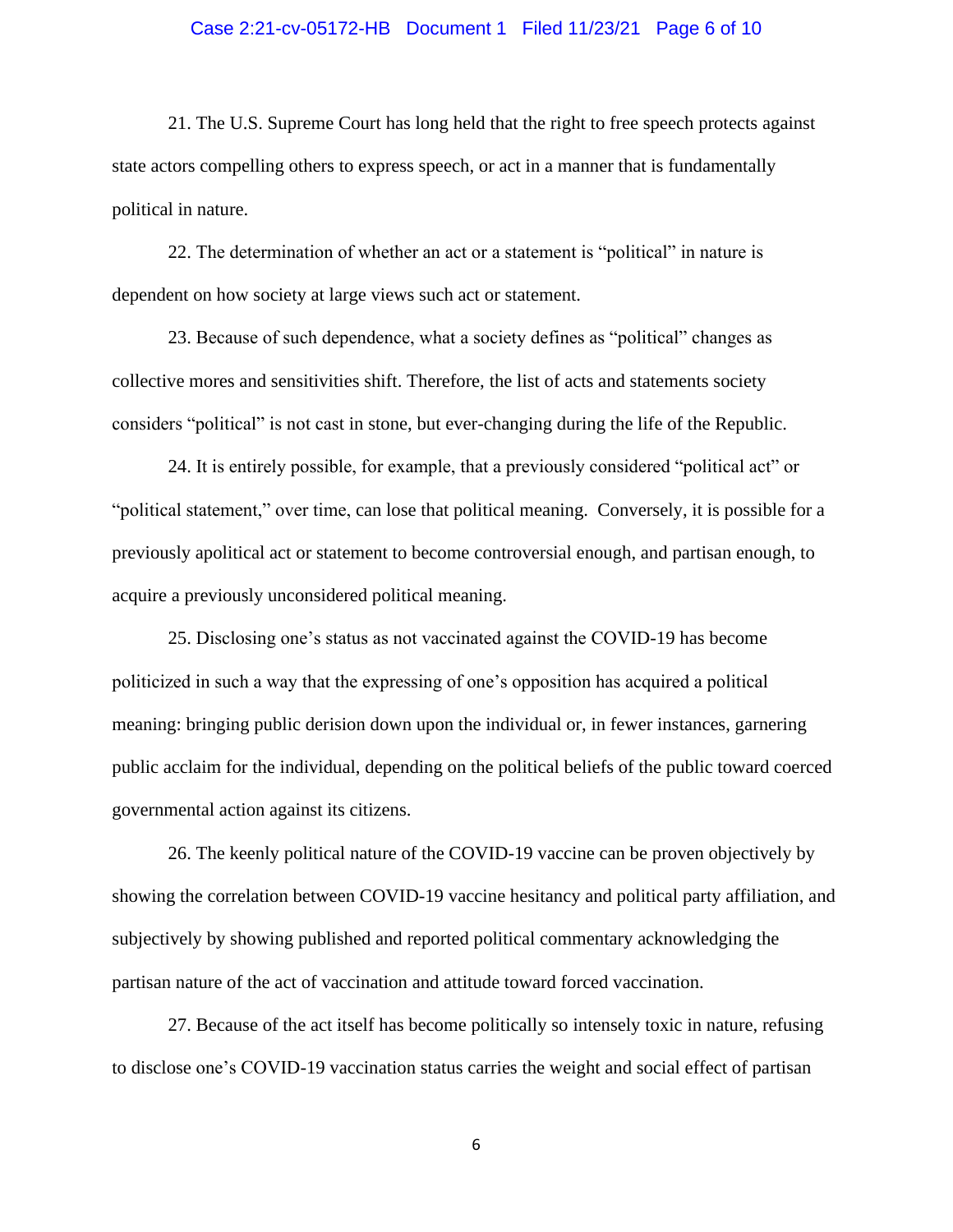#### Case 2:21-cv-05172-HB Document 1 Filed 11/23/21 Page 7 of 10

political speech especially because refusing to take the vaccine creates a political social stigma against the declarant. American citizens should not be compelled to make such statements with such effect, and this Honorable Court ought to treat politically charged speech as constitutionally protected speech that government actors may not compel.

28. Defendants violated the First Amendment of the United States Constitution when they compelled Plaintiffs' members to engage in the fundamentally political act of showing proof of COVID-19 vaccination as a pre-requisite for further employment or requiring Plaintiff to disclose a member's unvaccinated status, having the inevitable effect to publicly stigmatize such members by equating such a position with political "rightwing extremists," or worse.

29. If the member's objection is religious or due to medical risk or invasion of privacy, the mandate seeks to require Plaintiff members to make political statements against their will, and potentially against their moral beliefs, their right to privacy in their bodies, and their physical well-being, thereby subjecting them to public ridicule and contempt simply for invoking one or more of the constitutional rights all Americans are, supposedly, permitted to enjoy without government interference, governmental backlash or risk of financial ruin at the hands of the very government whose powers the Constitution seeks to limit.

30. By advancing plans and encouraging federal agencies to require employees to disclose their COVID-19 vaccination status, Defendants conspired with one another to violate the First Amendment rights of Plaintiffs' members.

## **COUNT II VIOLATION OF THE FREE EXERCISE CLAUSE OF THE FIRST AMENDMENT TO THE UNITED STATES CONSTITUTION**

31. Plaintiff incorporates by reference the preceding paragraphs as though the same were set forth at length herein.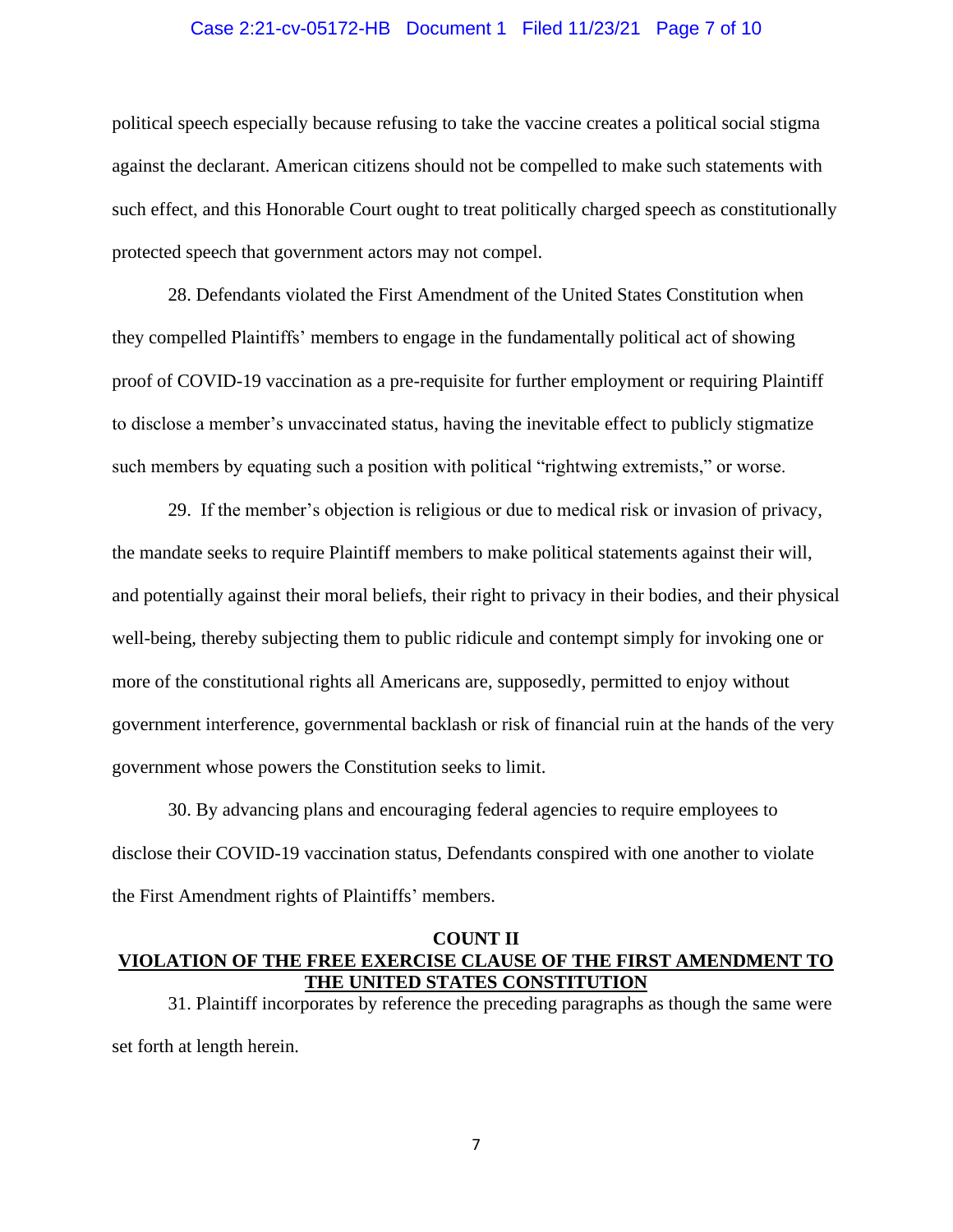#### Case 2:21-cv-05172-HB Document 1 Filed 11/23/21 Page 8 of 10

32. The Free Exercise Clause of the First Amendment to the United States Constitution prohibits the State from abridging Plaintiffs' members right to the free exercise of religion.

33. President Biden and OPM have a constitutional duty to grant reasonable religious exemptions to all federal employees who hold an honest, deeply held belief in opposition to COVID-19 vaccinations.

34. Various federal agencies had policies and procedures in place to review religious exemptions for other matters, including vaccines, but many agencies, as instructed by OPM have chosen instead to require new and far more restrictive applications for the COVID-19 vaccine relative to other vaccines, further demonstrating that President Biden and OPM are willing participants in the state's over-reaching infringement of the constitutional rights of its citizens.

35. Various federal agencies have made multiple formal statements to employees demonstrating that the COVID-19 "new" system for approving or denying religious exemptions to vaccination is arbitrary and could result in employees who previously held a religious exemption relative to other vaccines to be denied in the instance of the COVID-19 vaccine.

36. Federal agencies arbitrarily denied religious exemption applications from Plaintiffs' members, despite the fact that the members applying held longstanding, deeply felt and held religious beliefs in opposition to vaccination for COVID-19.

37. Defendants allowed and encouraged federal agencies to decide whether or not an employee holds a bona fide, deeply held religious belief in opposition to the COVID-19 vaccine, despite said agencies being unqualified by any objective measure to make such a determination. This assertion of power oversteps the authority of unions engaged in collective bargaining working within federal organizations.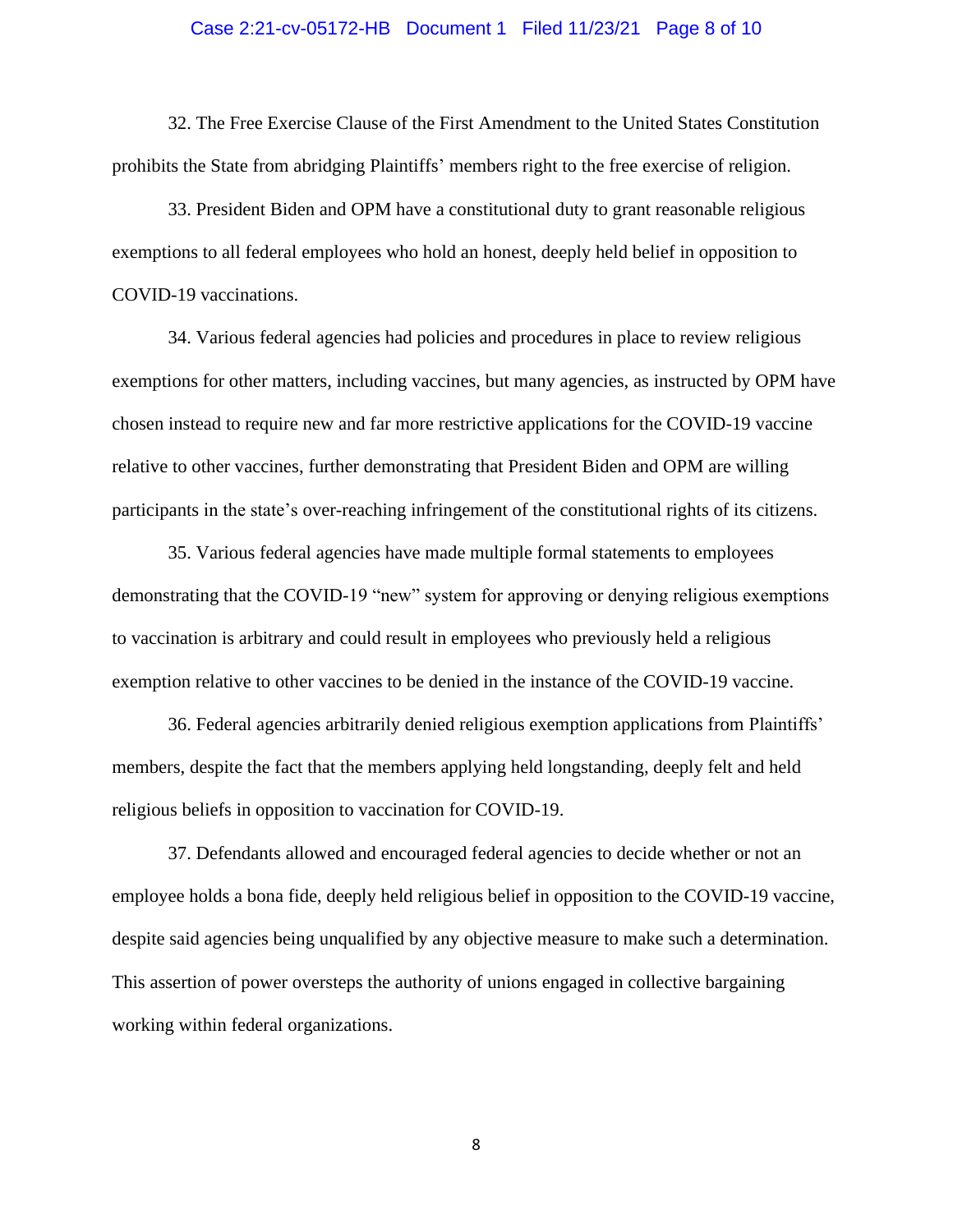38. Defendants thus violated the religious freedoms of Plaintiffs' members guaranteed to

them by the free exercise of religion clause of the First Amendment.

39. By encouraging federal agencies to require vaccination without allowing for any religious exemption, Defendants conspired to violate the First Amendment rights of Plaintiff's members.

### **COUNT III VIOLATION OF THE RIGHTS TO PRIVACY AND BODY AUTONOMY FOUND IN THE FOURTEENTH AMENDMENT TO THE UNITED STATES CONSTITUTION**

40. Plaintiff incorporates by reference the preceding paragraphs as though the same were set forth at length herein.

41. The United States Supreme Court has long recognized a right to privacy and body autonomy written into the Fourteenth Amendment to the U.S. Constitution.

42. As state actors, the Defendants are limited by each constitutional right under the U.S. Constitution as interpreted by the United States Supreme Court, and thus hold a constitutional duty to not violate Plaintiffs' members' rights to privacy and body autonomy.

43. By compelling federal agencies to require vaccinations for employees under the threat of terminated contracts or financial penalties, President Biden violated the Fourteenth Amendment rights of Plaintiff's members.

44. By planning to compel employees to vaccinate under the threat of dismissal, OPM has conspired and continues to conspire to violate the Fourteenth Amendment rights of Plaintiffs' members to be free from unreasonable governmental intrusion into their bodies, and governmental interference into how each individual chooses to treat their own body.

## **COUNT IV UNFAIR LABOR PRACTICES**

45. Plaintiffs incorporate by reference the preceding paragraphs as though the same were set forth at length herein.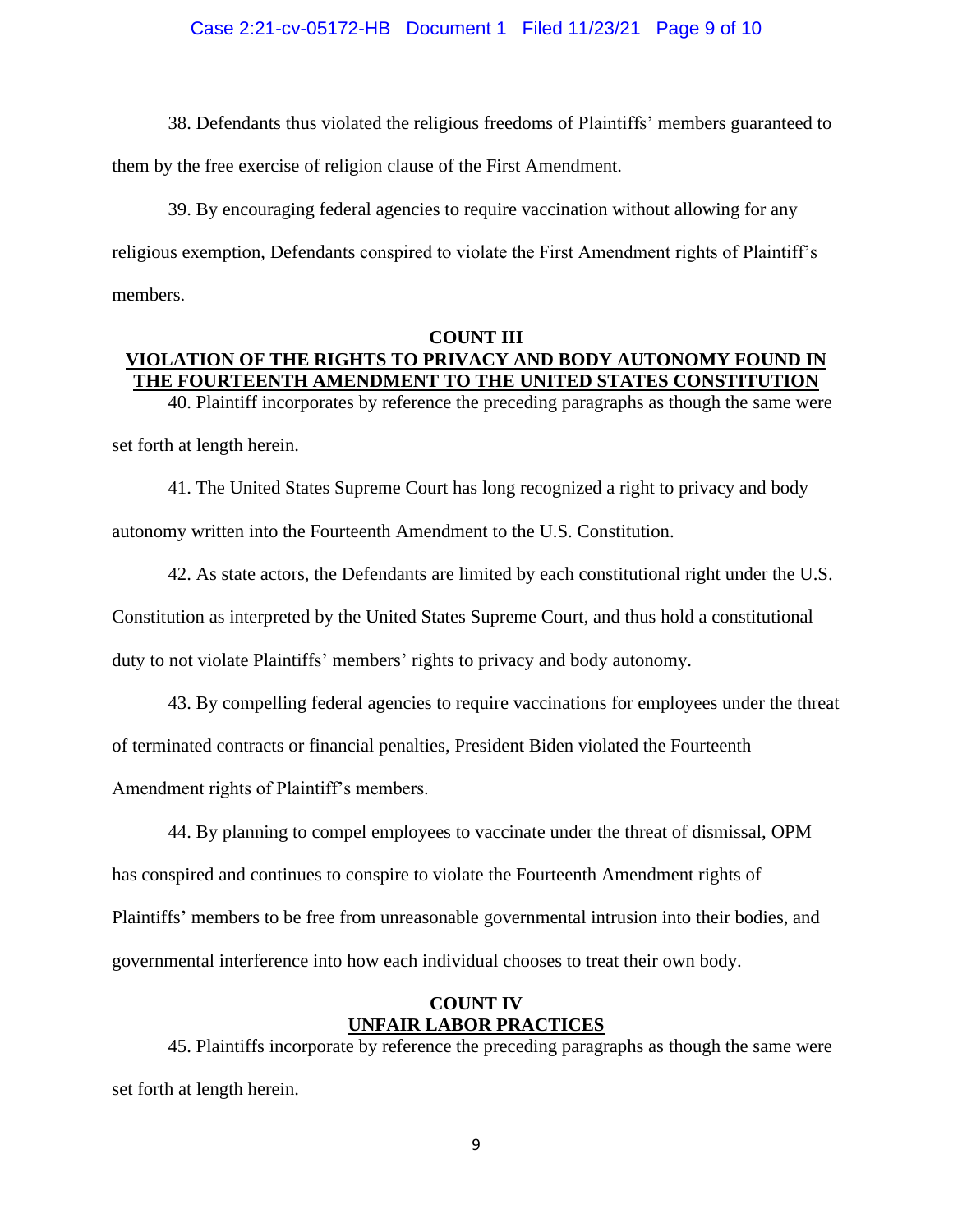#### Case 2:21-cv-05172-HB Document 1 Filed 11/23/21 Page 10 of 10

46. The Civil Service Reform Act explicitly considers "refusing to consult or negotiate with a labor organization" to be an "unfair labor practice."  $5 \text{ U.S.C. } 7116(a)(5)$ .

47. By ordering and encouraging federal agencies to unilaterally change the conditions of employment of union members without consulting or bargaining with labor organizations, Defendants have violated the Civil Service Reform Act.

48. Defendants arbitrary and discriminatory behavior in flagrant violation of U.S. Labor law has caused immediate and great psychological and monetary harm to members of Plaintiffs requiring the power of this Honorable Court to swiftly remedy.

#### **PRAYER FOR RELIEF**

**WHEREFORE**, Plaintiff respectfully requests that this Honorable Court enter

Judgment in their favor and against Defendants and award Plaintiff the following relief:

- a. An Order enjoining OPM and President Biden from enforcing EO 14403.
- b. Award members of Plaintiff compensatory damages for their losses caused by Defendants' activities.
- c. Award Plaintiffs their costs and counsel fees; and
- d. Award any additional and further relief the Court deems appropriate.

#### **VAN DER VEEN, HARTSHORN & LEVIN**

BY: /s/ Bruce L. Castor Jr. DATE: 11/23/2021 Bruce L. Castor, Jr. Michael T. van der Veen Attorneys for Plaintiffs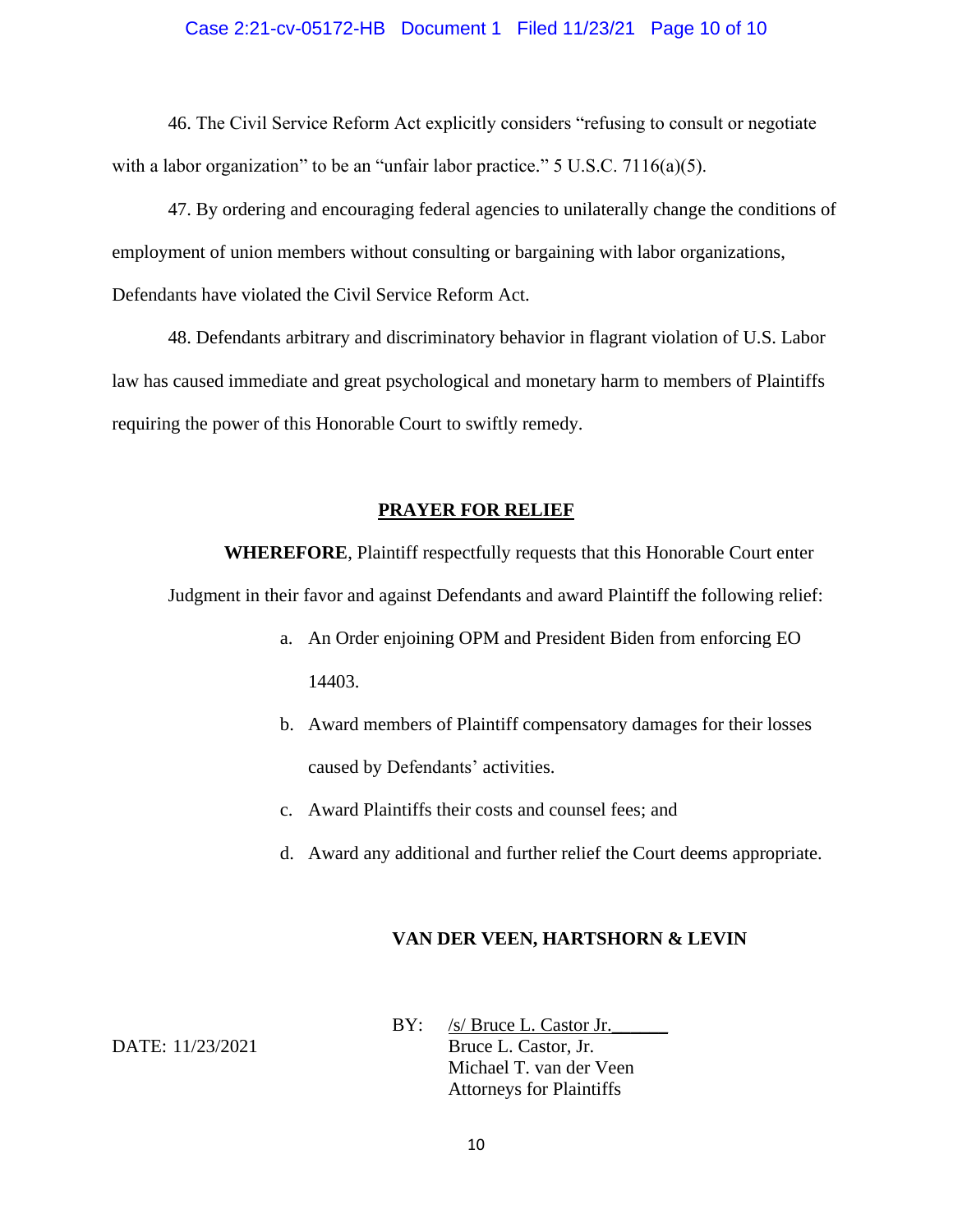| JS 44 (Rev. 10/20)                                                                                                     | Case 2:21-cv-05172-HB  Document 1-1  Filed 11/23/21  Page 1 of 1                                                                                                                                                                                                              | <b>CIVIL COVER SHEET</b>                                                                                  |                                                                                |                                                                    |
|------------------------------------------------------------------------------------------------------------------------|-------------------------------------------------------------------------------------------------------------------------------------------------------------------------------------------------------------------------------------------------------------------------------|-----------------------------------------------------------------------------------------------------------|--------------------------------------------------------------------------------|--------------------------------------------------------------------|
|                                                                                                                        | The JS 44 civil cover sheet and the information contained herein neither replace nor supplement the filing and service of pleadings or other papers as required by law, except as                                                                                             |                                                                                                           |                                                                                |                                                                    |
|                                                                                                                        | provided by local rules of court. This form, approved by the Judicial Conference of the United States in September 1974, is required for the use of the Clerk of Court for the<br>purpose of initiating the civil docket sheet. (SEE INSTRUCTIONS ON NEXT PAGE OF THIS FORM.) |                                                                                                           |                                                                                |                                                                    |
| I. (a) PLAINTIFFS                                                                                                      |                                                                                                                                                                                                                                                                               | <b>DEFENDANTS</b>                                                                                         |                                                                                |                                                                    |
|                                                                                                                        | American Federation of Government Employees Council of Prison                                                                                                                                                                                                                 |                                                                                                           | United States Office of Personnel Management Director                          |                                                                    |
|                                                                                                                        | Locals 33, American Federation of Government Employees Local                                                                                                                                                                                                                  |                                                                                                           | Kiran Ahuja, Attorney General Merrick Garland, Secretary                       |                                                                    |
| 2018<br>(b) County of Residence of First Listed Plaintiff                                                              | St. Francis County, AR                                                                                                                                                                                                                                                        |                                                                                                           | of Defense Lloyd Austin, President of the United States of                     |                                                                    |
|                                                                                                                        | (EXCEPT IN U.S. PLAINTIFF CASES)                                                                                                                                                                                                                                              | America Joseph R. Biden                                                                                   | County of Residence of First Listed Defendant                                  | District of Columbia                                               |
|                                                                                                                        | (c) Attorneys (Firm Name, Address, and Telephone Number)<br>Bruce L. Castor Jr., van der Veen, Hartshorn & Levin                                                                                                                                                              |                                                                                                           | (IN U.S. PLAINTIFF CASES ONLY)                                                 |                                                                    |
| 1219 Spruce Street, Philadelphia PA 19107                                                                              |                                                                                                                                                                                                                                                                               | NOTE:                                                                                                     | IN LAND CONDEMNATION CASES, USE THE LOCATION OF<br>THE TRACT OF LAND INVOLVED. |                                                                    |
| $(215)$ 546-1000 ext. 210                                                                                              |                                                                                                                                                                                                                                                                               | Attorneys (If Known)                                                                                      |                                                                                |                                                                    |
|                                                                                                                        | II. BASIS OF JURISDICTION (Place an "X" in One Box Only)                                                                                                                                                                                                                      |                                                                                                           |                                                                                |                                                                    |
|                                                                                                                        |                                                                                                                                                                                                                                                                               | III. CITIZENSHIP OF PRINCIPAL PARTIES (Place an "X" in One Box for Plaintif<br>(For Diversity Cases Only) |                                                                                | and One Box for Defendant)                                         |
| U.S. Government<br>$\Box$<br>Plaintiff                                                                                 | 3 Federal Question<br>(U.S. Government Not a Party)                                                                                                                                                                                                                           | Citizen of This State                                                                                     | <b>DEF</b><br><b>PTF</b><br>Incorporated or Principal Place<br>-1              | PTF<br>DEF<br>$\boxtimes$ 4<br>$\mathbb{Z}^4$                      |
|                                                                                                                        |                                                                                                                                                                                                                                                                               |                                                                                                           | of Business In This State                                                      |                                                                    |
| U.S. Government<br>$\mathsf{M}^2$<br>Defendant                                                                         | 4 Diversity<br>(Indicate Citizenship of Parties in Item III)                                                                                                                                                                                                                  | Citizen of Another State                                                                                  | Incorporated and Principal Place<br>2<br>2<br>of Business In Another State     | 5<br>$\frac{15}{2}$                                                |
|                                                                                                                        |                                                                                                                                                                                                                                                                               | Citizen or Subject of a<br>Foreign Country                                                                | -3<br>3<br>Foreign Nation                                                      | -6<br>$ $ $ $ 6                                                    |
| IV. NATURE OF SUIT (Place an "X" in One Box Only)<br><b>CONTRACT</b>                                                   | <b>TORTS</b>                                                                                                                                                                                                                                                                  | <b>FORFEITURE/PENALTY</b>                                                                                 | Click here for: Nature of Suit Code Descriptions.<br><b>BANKRUPTCY</b>         | <b>OTHER STATUTES</b>                                              |
| 110 Insurance                                                                                                          | PERSONAL INJURY<br>PERSONAL INJURY                                                                                                                                                                                                                                            | 625 Drug Related Seizure                                                                                  | 422 Appeal 28 USC 158                                                          | 375 False Claims Act                                               |
| 120 Marine<br>130 Miller Act                                                                                           | 310 Airplane<br>365 Personal Injury -<br>315 Airplane Product<br>Product Liability                                                                                                                                                                                            | of Property 21 USC 881<br>$ 690$ Other                                                                    | 423 Withdrawal<br>28 USC 157                                                   | 376 Qui Tam (31 USC<br>3729(a)                                     |
| 140 Negotiable Instrument<br>150 Recovery of Overpayment                                                               | Liability<br>367 Health Care/<br>320 Assault, Libel &<br>Pharmaceutical                                                                                                                                                                                                       |                                                                                                           | <b>PROPERTY RIGHTS</b>                                                         | 400 State Reapportionment<br>410 Antitrust                         |
| & Enforcement of Judgment<br>151 Medicare Act                                                                          | Slander<br>Personal Injury<br>330 Federal Employers'<br>Product Liability                                                                                                                                                                                                     |                                                                                                           | 820 Copyrights<br>830 Patent                                                   | 430 Banks and Banking<br>450 Commerce                              |
| 152 Recovery of Defaulted                                                                                              | Liability<br>368 Asbestos Personal                                                                                                                                                                                                                                            |                                                                                                           | 835 Patent - Abbreviated                                                       | 460 Deportation                                                    |
| Student Loans<br>(Excludes Veterans)                                                                                   | 340 Marine<br>Injury Product<br>345 Marine Product<br>Liability                                                                                                                                                                                                               |                                                                                                           | New Drug Application<br>840 Trademark                                          | 470 Racketeer Influenced and<br>Corrupt Organizations              |
| 153 Recovery of Overpayment<br>of Veteran's Benefits                                                                   | PERSONAL PROPERTY<br>Liability<br>350 Motor Vehicle<br>370 Other Fraud                                                                                                                                                                                                        | <b>LABOR</b><br>710 Fair Labor Standards                                                                  | 880 Defend Trade Secrets<br>Act of 2016                                        | 480 Consumer Credit<br>(15 USC 1681 or 1692)                       |
| 160 Stockholders' Suits                                                                                                | 355 Motor Vehicle<br>371 Truth in Lending                                                                                                                                                                                                                                     | Act                                                                                                       |                                                                                | 485 Telephone Consumer                                             |
| 190 Other Contract<br>195 Contract Product Liability                                                                   | Product Liability<br>380 Other Personal<br>360 Other Personal<br>Property Damage                                                                                                                                                                                              | 720 Labor/Management<br>Relations                                                                         | <b>SOCIAL SECURITY</b><br>861 HIA (1395ff)                                     | Protection Act<br>490 Cable/Sat TV                                 |
| 196 Franchise                                                                                                          | Injury<br>385 Property Damage<br>362 Personal Injury -<br>Product Liability                                                                                                                                                                                                   | 740 Railway Labor Act<br>751 Family and Medical                                                           | 862 Black Lung (923)<br>863 DIWC/DIWW (405(g))                                 | 850 Securities/Commodities/<br>Exchange                            |
| <b>REAL PROPERTY</b>                                                                                                   | Medical Malpractice                                                                                                                                                                                                                                                           | Leave Act                                                                                                 | 864 SSID Title XVI                                                             | 890 Other Statutory Actions                                        |
| 210 Land Condemnation                                                                                                  | <b>CIVIL RIGHTS</b><br>PRISONER PETITIONS<br>440 Other Civil Rights<br>Habeas Corpus:                                                                                                                                                                                         | 790 Other Labor Litigation<br>791 Employee Retirement                                                     | 865 RSI (405(g))                                                               | 891 Agricultural Acts<br>893 Environmental Matters                 |
| 220 Foreclosure<br>230 Rent Lease & Ejectment                                                                          | 441 Voting<br>463 Alien Detainee<br>442 Employment<br>510 Motions to Vacate                                                                                                                                                                                                   | Income Security Act                                                                                       | <b>FEDERAL TAX SUITS</b><br>870 Taxes (U S. Plaintiff                          | 895 Freedom of Information<br>Act                                  |
| 240 Torts to Land                                                                                                      | 443 Housing/<br>Sentence                                                                                                                                                                                                                                                      |                                                                                                           | or Defendant)                                                                  | 896 Arbitration                                                    |
| 245 Tort Product Liability<br>290 All Other Real Property                                                              | Accommodations<br>530 General<br>535 Death Penalty<br>445 Amer. w/Disabilities -                                                                                                                                                                                              | <b>IMMIGRATION</b>                                                                                        | 871 IRS-Third Party<br>26 USC 7609                                             | 899 Administrative Procedure<br>Act/Review or Appeal of            |
|                                                                                                                        | Other:<br>Employment<br>446 Amer. w/Disabilities -<br>540 Mandamus & Other                                                                                                                                                                                                    | 462 Naturalization Application<br>465 Other Immigration                                                   |                                                                                | Agency Decision<br>950 Constitutionality of                        |
|                                                                                                                        | Other<br>550 Civil Rights                                                                                                                                                                                                                                                     | Actions                                                                                                   |                                                                                | <b>State Statutes</b>                                              |
|                                                                                                                        | 448 Education<br>555 Prison Condition<br>560 Civil Detainee -                                                                                                                                                                                                                 |                                                                                                           |                                                                                |                                                                    |
|                                                                                                                        | Conditions of<br>Confinement                                                                                                                                                                                                                                                  |                                                                                                           |                                                                                |                                                                    |
| <b>ORIGIN</b> (Place an "X" in One Box Only)<br>Original<br>$\boxtimes^{\scriptscriptstyle{\mathrm{I}}}$<br>Proceeding | $\Box$ 2 Removed from<br>Remanded from<br>3<br>State Court<br>Appellate Court                                                                                                                                                                                                 | 5 Transferred from<br>4 Reinstated or<br>Reopened                                                         | 6 Multidistrict<br>Another District<br>Litigation -                            | 78 Multidistrict<br>Litigation -                                   |
|                                                                                                                        |                                                                                                                                                                                                                                                                               | (specify)                                                                                                 | Transfer                                                                       | Direct File                                                        |
| VI. CAUSE OF ACTION                                                                                                    | Cite the U.S. Civil Statute under which you are filing (Do not cite jurisdictional statutes unless diversity):<br>United States Constitution, Civil Services Reform Act 1978                                                                                                  |                                                                                                           |                                                                                |                                                                    |
|                                                                                                                        | Brief description of cause: constitutional violations of OPM issued COVID-19 Mandate                                                                                                                                                                                          |                                                                                                           |                                                                                |                                                                    |
| VII. REQUESTED IN<br><b>COMPLAINT:</b>                                                                                 | CHECK IF THIS IS A CLASS ACTION<br>UNDER RULE 23, F.R.Cv.P.                                                                                                                                                                                                                   | <b>DEMANDS</b>                                                                                            | <b>JURY DEMAND:</b>                                                            | CHECK YES only if demanded in complaint:<br>$\boxtimes$ Yes<br> No |
| VIII. RELATED CASE(S)                                                                                                  |                                                                                                                                                                                                                                                                               |                                                                                                           |                                                                                |                                                                    |
| <b>IF ANY</b>                                                                                                          | (See instructions):<br>JUDGE                                                                                                                                                                                                                                                  |                                                                                                           | DOCKET NUMBER                                                                  |                                                                    |
| <b>DATE</b><br>SIGNATURE OF AT YORNEY OF REA                                                                           |                                                                                                                                                                                                                                                                               |                                                                                                           |                                                                                |                                                                    |
| 11/23/202                                                                                                              |                                                                                                                                                                                                                                                                               |                                                                                                           |                                                                                |                                                                    |
| FOR OFFICE USE ONLY<br>RECEIPT#                                                                                        | <b>AMOUNT</b><br>APPLYING IFP                                                                                                                                                                                                                                                 | <b>JUDGE</b>                                                                                              | MAG JUDGE                                                                      |                                                                    |
|                                                                                                                        |                                                                                                                                                                                                                                                                               |                                                                                                           |                                                                                |                                                                    |